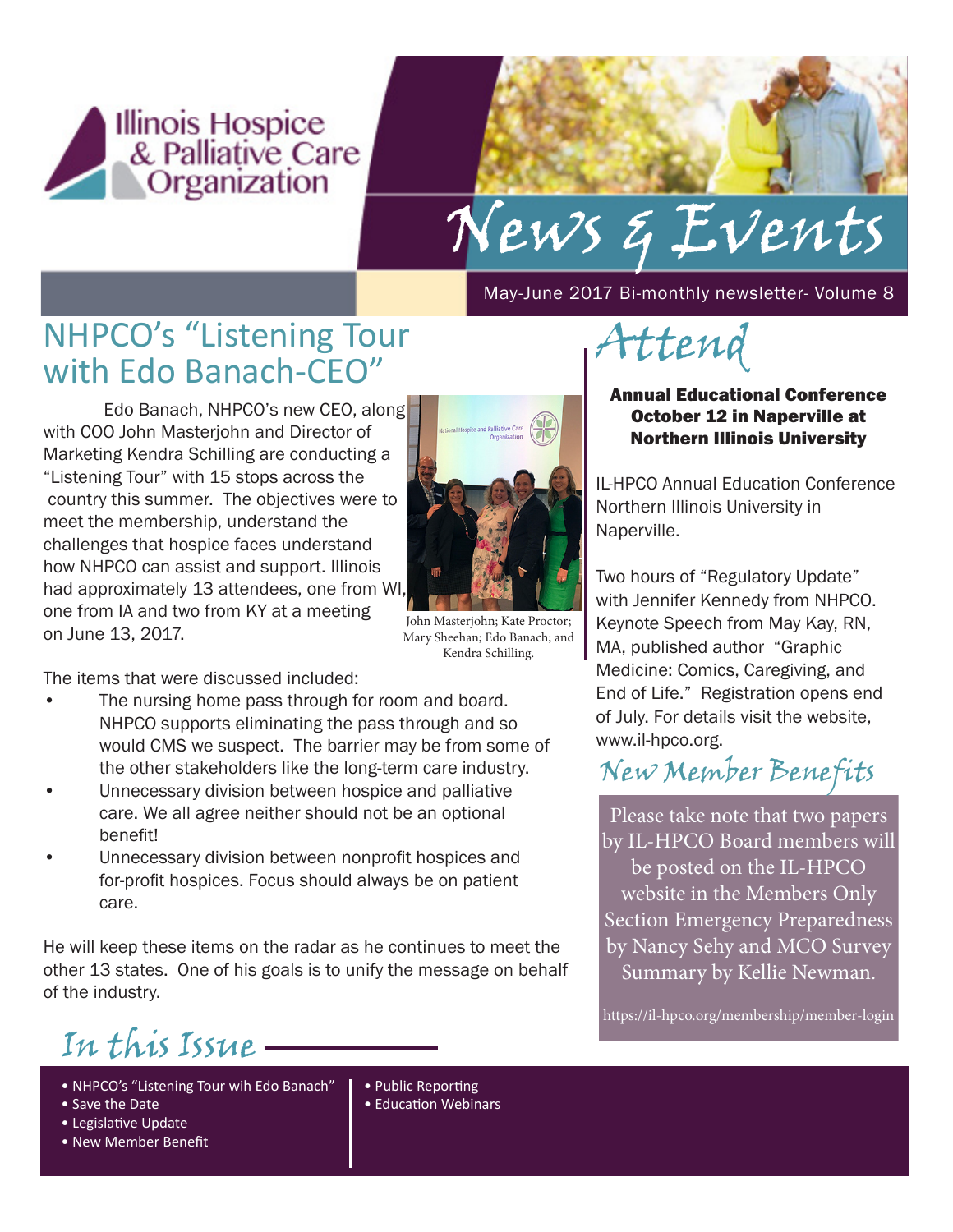

## Legislative Update – Betsy D. Mitchell, IL -HPCO Legislative Consultant



### Illinois has a Buget!

Sunday Night, July 2nd, the House passed a budget (SB 6--amendments 3 and 4) and a revenue plan (SB9--amendment 3) to pay for it. Both Democrats and Republicans voted for the bill. After being on lockdown at the Capitol for nearly two hours, I witnessed the House members take votes to override the Governor's veto on the budget and revenue plans. After two years, Illinois finally has a budget. The revenue plan includes moving the personal income tax rate to 4.95% and the corporate rate to 7%. Both increases would be made permanent. Amendment Passed in May 2017

IL HPCO Supported the amendment that exempts hospice from having to check the Prescription Monitoring Program before having a controlled substance prescribed. This is common language in other states to exempt hospice so as not to discourage adequate pain control. By having this language in the legislation, it saves us from trying to get a fix in rule making.

#### MCO Payer Bids

End of May was the deadline for insurers to submit bids for contracts to participate in Governor Rauner's overhauled Medicaid Managed Care Program. The announcement for Payers has now been postponed to late July. The following insurers have submitted bids according to the Illinois Comptroller's Office: Aetna

Blue Cross & Blue Shield of Illinois Cook county Health & Hospitals System Harmony Health Plan IlliniCare Meridian Molina NextLevel Health Trusted Health Plan Rauner plans to award up to seven bids, for implementation on January 1, 2018.

#### Having Trouble Getting Paid…..GO HERE:

Illinois Complaint Portal MEDICAID…not getting paid…go here: Letter is attached, here is the link: https://www.illinois.gov/hfs/MedicalProviders/cc/Pages/ManagedCareComplaints.aspx

MCO Survey - - By Kellie Newman, Chair-Reimbursement Workgroup, Director-IL-HPCO The Legislative Committee's Reimbursement Workgroup was born out of concerns IL HPCO heard expressed from hospice providers during regional meetings throughout 2016.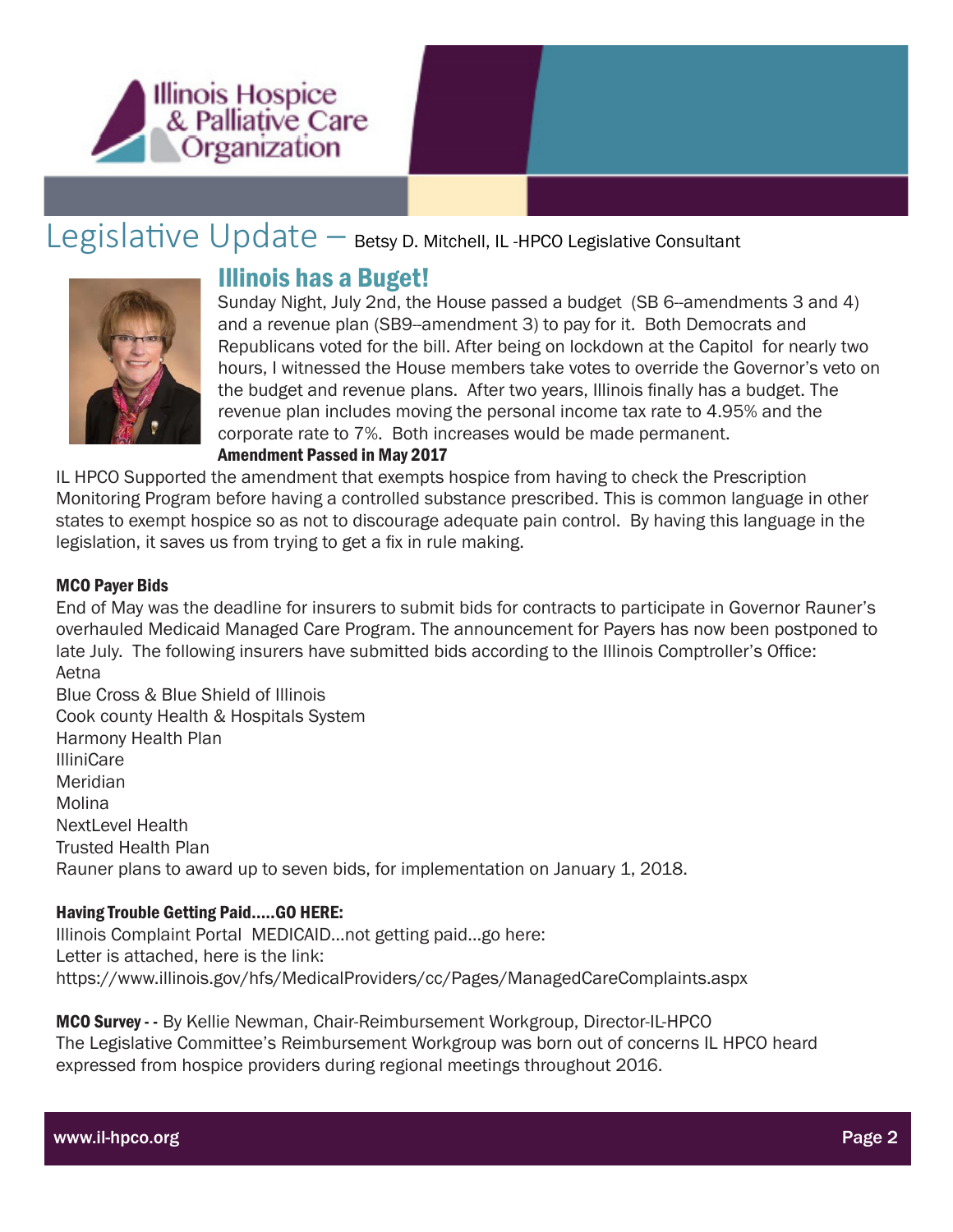

## **Legislative Update continued (from p. 2)**

Those difficulties expressed by hospice leaders centered on issues with Medicaid and managed care reimbursement. The Workgroup's purpose is to bring member hospices together as advocates for rightful and timely reimbursement by the state and its contracted agencies.

In November and December 2016, IL HPCO's Reimbursement Workgroup developed and conducted a survey of member organizations' leaders. The purpose of the survey was to determine which payment issues presented as the most challenging, and with which managed care entities. The Workgroup also requested specific documentation of payment challenges; the end goal was to bring this information forward during a meeting in which we would establish a relationship with the state organization representing managed care organizations to facilitate positive change.

Ten hospice agencies representing large and small, non-profit and for-profit, urban and rural, and hospice-based and independent organizations responded.

- Several hospice agencies report positive interactions with their contracted managed care organizations.
- Hospices serving a greater number of patients describe experiencing the most challenges with managed care organizations.
- Within the largest hospices, there is variation in issues related to geographical areas those serving counties in the Chicagoland area tend to experience the majority of issues.
- Payment challenges identified with five managed care organizations:
- o Timeliness of obtaining authorizations
- o Denials for patients not listed in State Credit File
- o Underpayments
- o Incorrect denials for:
	- Invalid revenue codes

No Auth even though authorization is on file or obtained appropriately

HFS recognizes the importance of providers having a mechanism for reporting and resolving issues encountered with an individual Medicaid MCO when these issues cannot be resolved using existing processes designated by the managed care organization. A new provider compliant portal was introduced in February 2017 to facilitate prompt and fair resolution of disputes between managed care organizations and providers. Issues impacting immediate access to care will be expedited. The address to the portal is https://www.illinois.gov/hfs/MedicalProviders/cc/Pages/ManagedCareComplaints.aspx

The Reimbursement Workgroup remains committed to working payment issues at the state and contracted insurer level to ensure hospice reimbursement is and stays a priority.